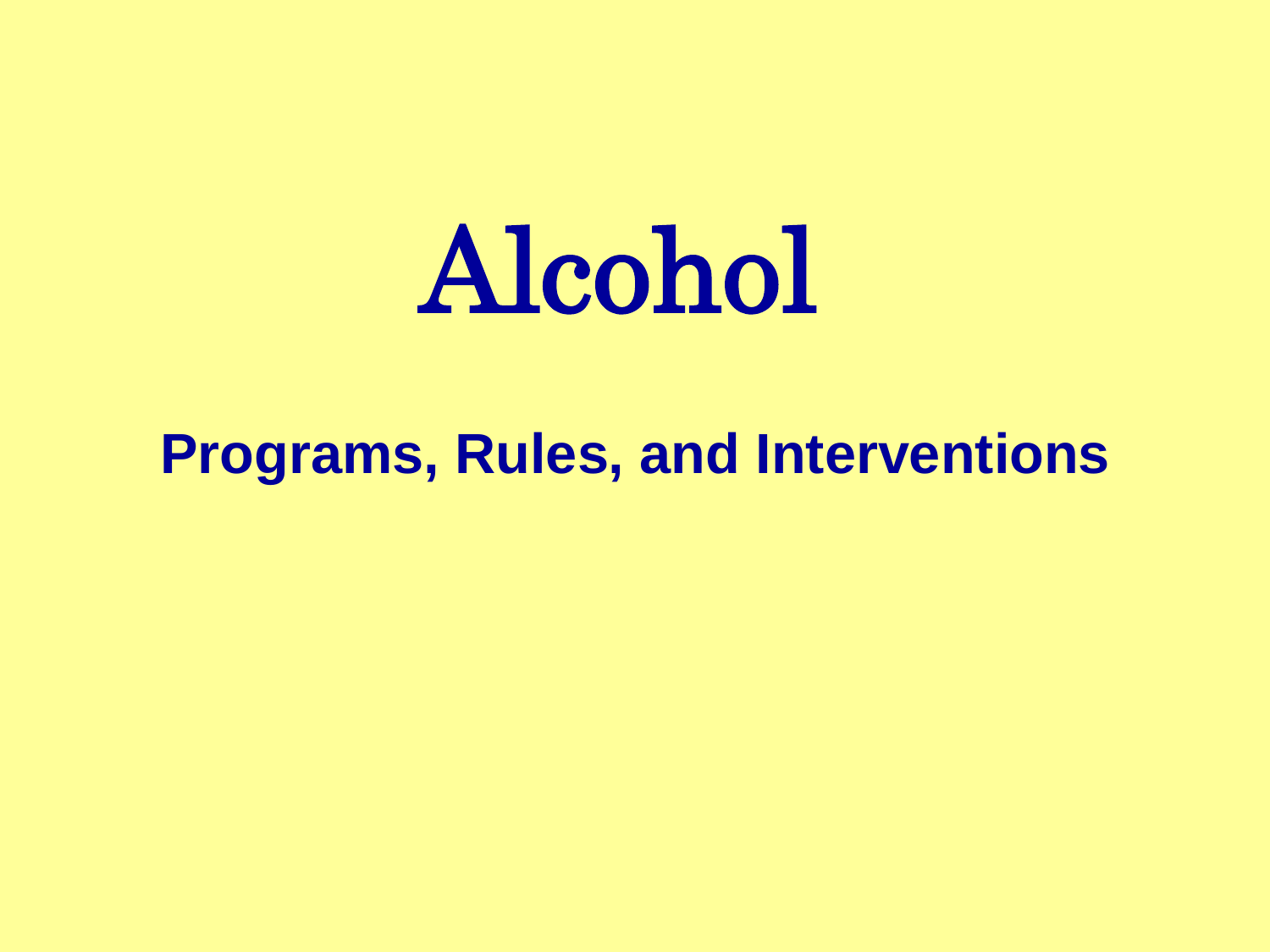**Policy** 

•**"A student, regardless of quantity, may not use, consume, posses, buy/sell, or give away any beverage containing alcohol."**

•**"If a student is at a party in the presences of alcohol, that student will be considered to be under the influence of alcohol."** 

•**"As well as no tolerance will be given to Non-alcoholic beer or "near beer"**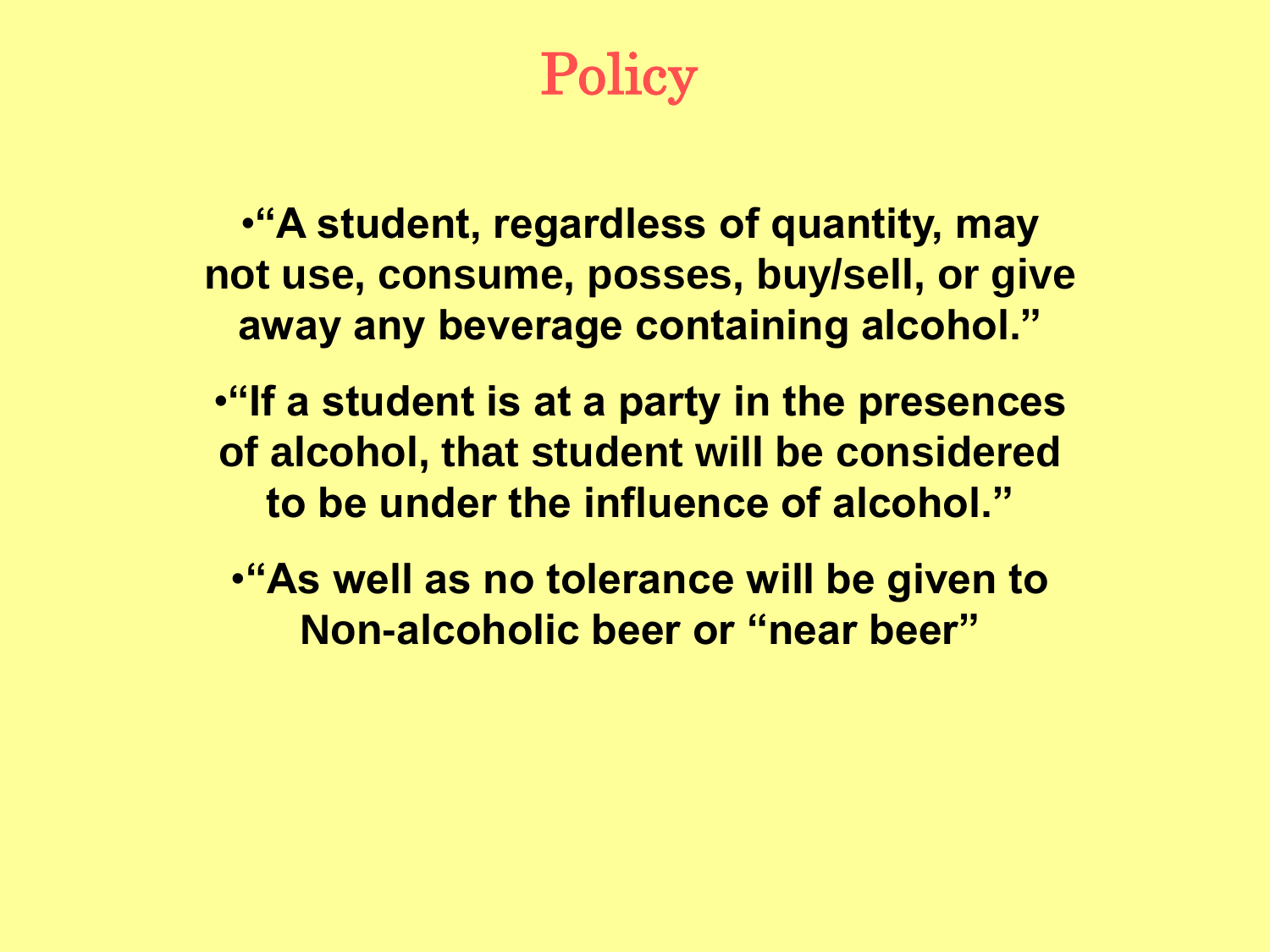

### **Danvers Public High School**

Danvers, Massachusetts

First violation students "lose eligibility for the next consecutive interscholastic contesting totaling 25% of the all the interscholastic contests in that sport."

-Students also become a part of a treatment program and will remain for the remainder of the season.

Second violation and all other subsequent violations lose eligibility for the next consecutive interscholastic contesting totaling 60% of the all the interscholastic contests in that sport."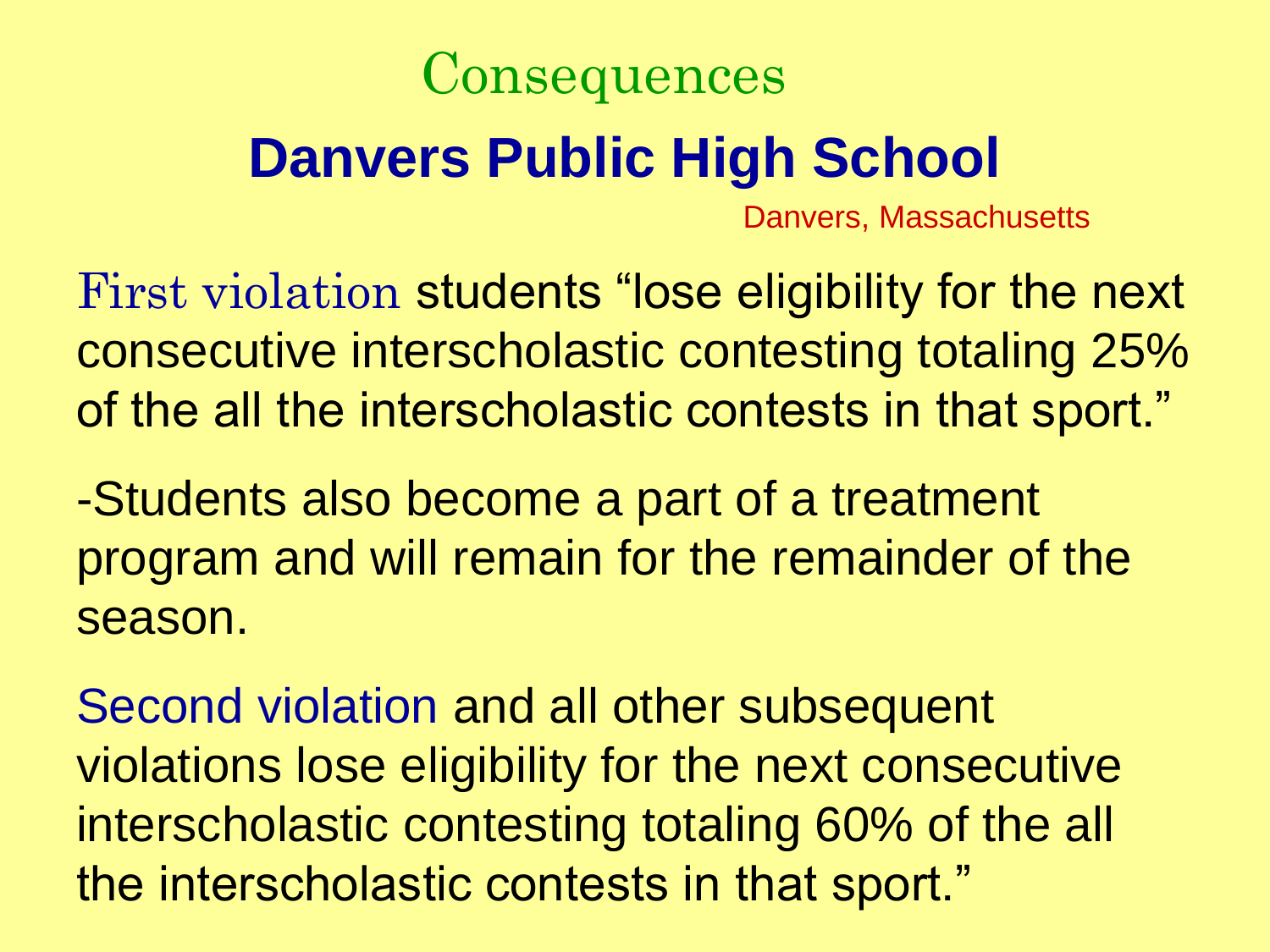## **Different Policies**

#### Lake Washington School District Redmond, Washington

First violation - immediate ineligible for interscholastic competition in the current interscholastic sports program for the remainder of the season.

If a student seeks professional help outside the school district, after a two week period of suspension of competition, their eligibility will be re-instated.

Second violation - the student athlete will be suspended for one year of competition from that date.

Third violation - the students will be permanently ineligible.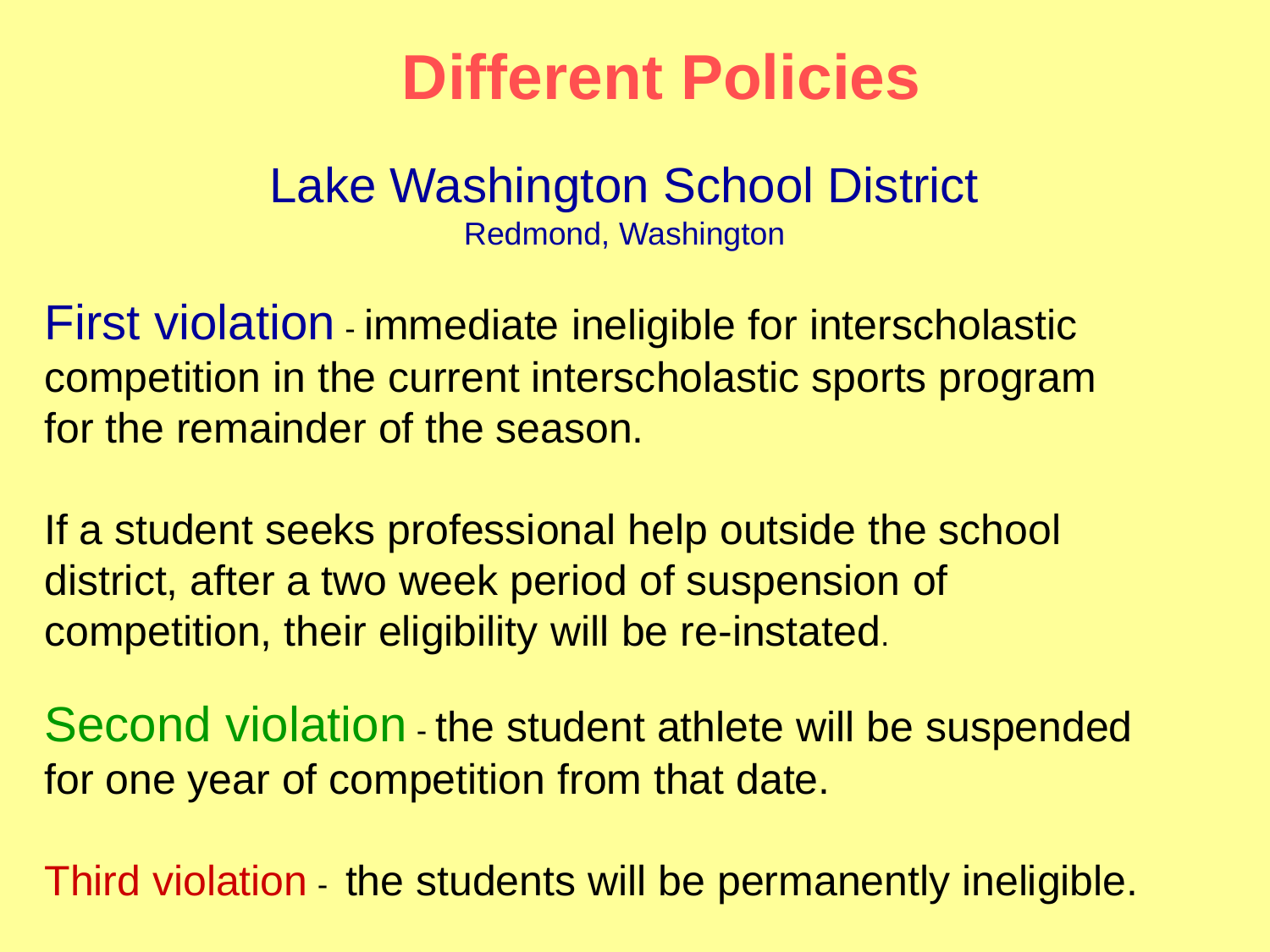### Stonington High School

Pawcatuck Connecticut



**The policy doesn't cover what might happen over the weekend away from school. This pledge only covers what happens on school grounds or functions.**

#### **If caught drinking in school or at school-sponsored activities**

First Violations- suspended from the team for five days.

After that there's a 15-day period in which they cannot play in any games but can practice with the team.

Second offense - additional action depends on the outcome of an expulsion hearing.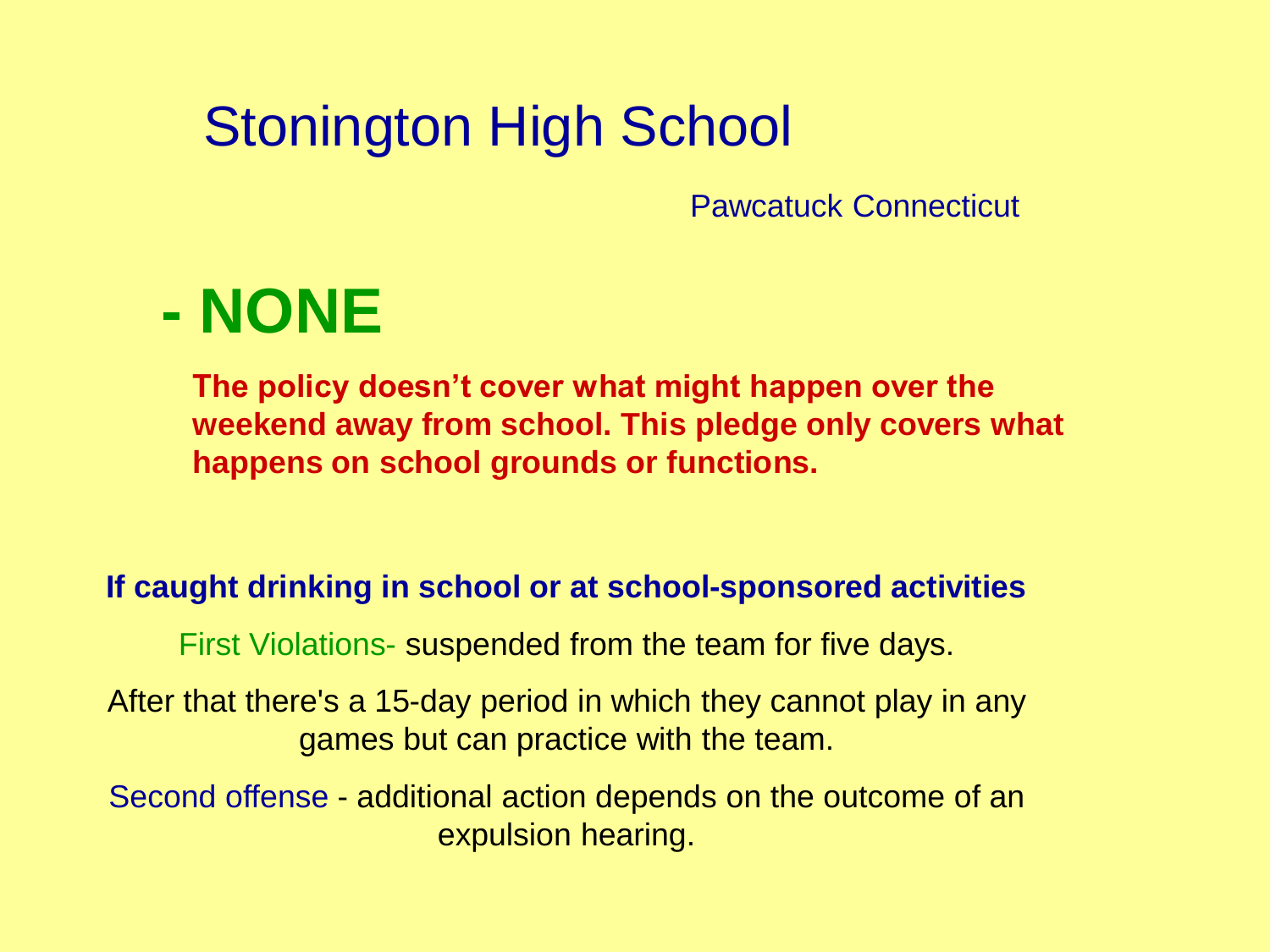# Oregon Health & Science University **ATLAS & ATHENA Programs**

**Gender specific programs that are proven to reduce health-harming behaviors in male and female high school athletes.** 

> ATLAS – 10 sessions for males ATHENA – 8 sessions for females

Interactive games, role-plays, and mock public service campaigns incorporated into your team practices.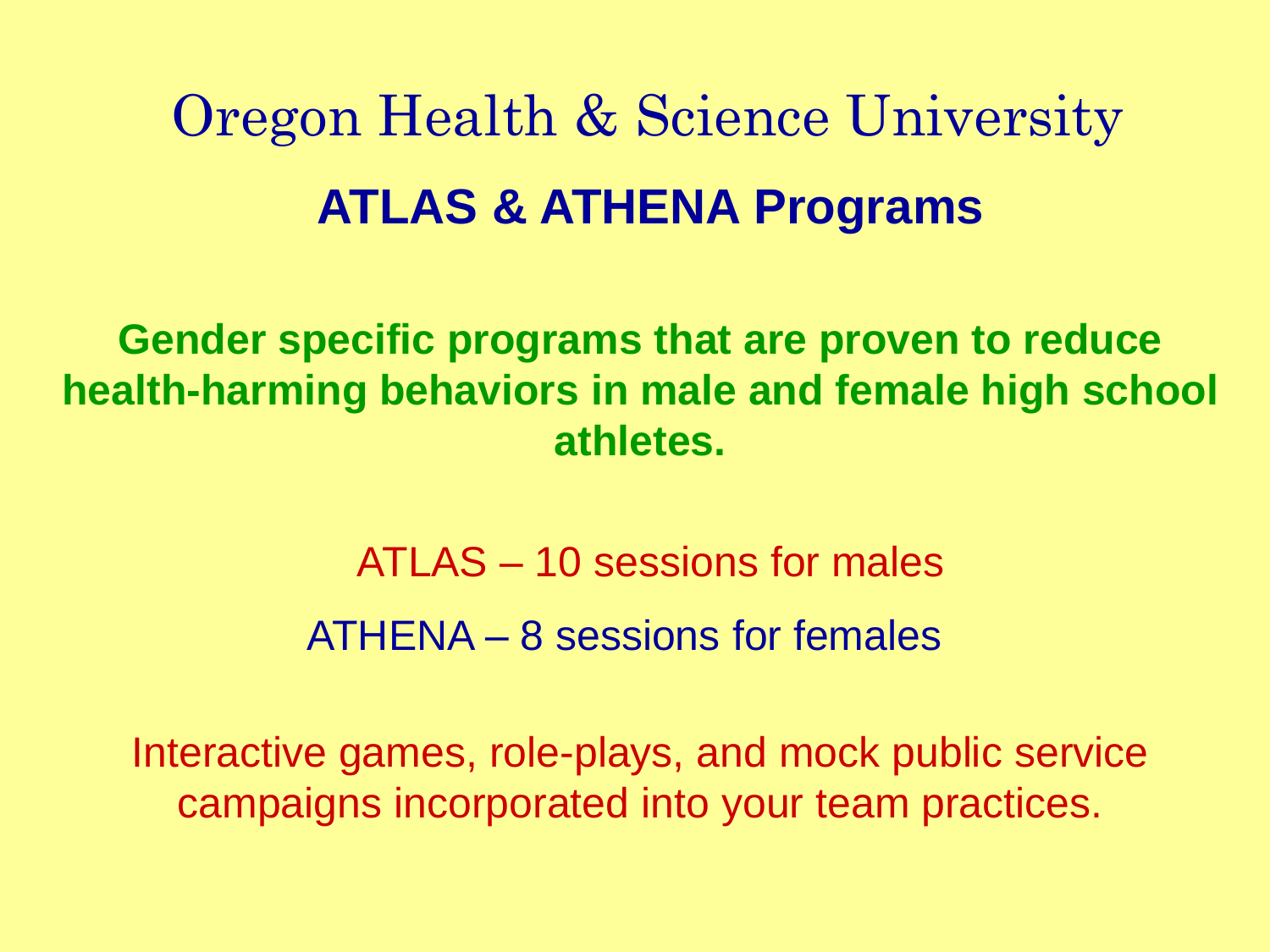### ATLAS & ATHENA Results:

• New alcohol and illicit drug use decreased 50% •Occurrences of drinking and driving declined 24% •Students believed that they were better athletes •Less likely to ride in a car with a drunk driver

Now implemented in high school athletic programs in 31 states and Puerto Rico